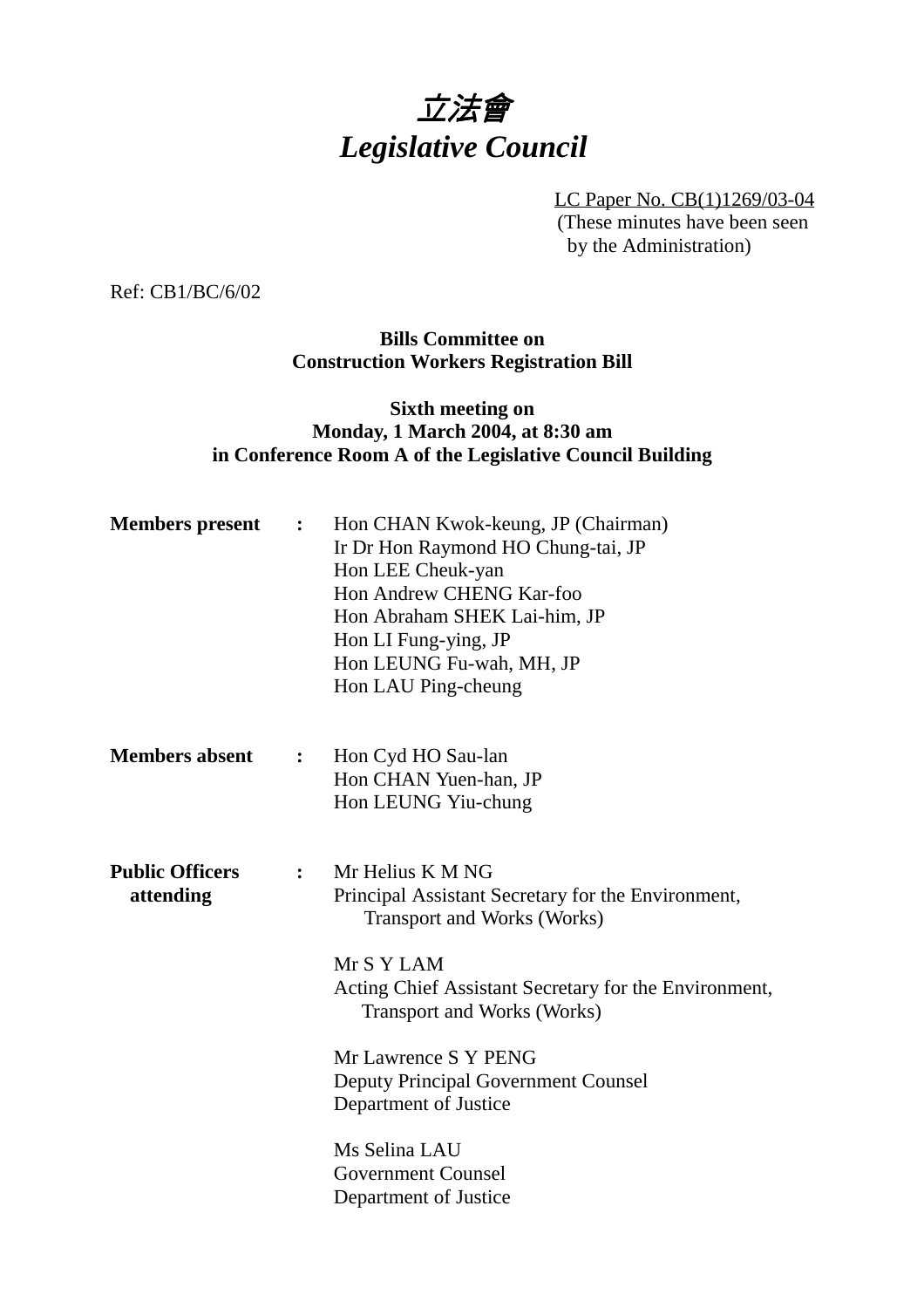|               |              | <b>Clerk in attendance :</b> |                      | Mr Andy LAU<br>Chief Council Secretary (1)2                                                                  |                              |                                                                                                                       |
|---------------|--------------|------------------------------|----------------------|--------------------------------------------------------------------------------------------------------------|------------------------------|-----------------------------------------------------------------------------------------------------------------------|
|               |              | <b>Staff in attendance</b>   | $\ddot{\phantom{1}}$ | Miss Monna LAI<br><b>Assistant Legal Adviser 7</b>                                                           |                              |                                                                                                                       |
|               |              |                              |                      | Ms Alice AU<br>Senior Council Secretary (1)5                                                                 |                              |                                                                                                                       |
| <b>Action</b> | I            |                              |                      | Confirmation of minutes of meeting and matters arising                                                       | 2004)                        | (LC Paper No. CB(1)1100/03-04 - Minutes of meeting held on 11 February                                                |
|               |              |                              |                      |                                                                                                              |                              | The minutes of meeting held on 11 February 2004 were confirmed.                                                       |
|               | $\mathbf{I}$ |                              |                      | <b>Meeting with the Administration</b><br>(LC Paper No. CB(3)464/02-03<br>LC Paper No. $CB(1)1126/03-04(01)$ | $\sim$ $-$<br>$\blacksquare$ | The Bill;<br>The Administration's first report on<br>Committee<br><b>Stage</b><br>proposed<br>amendments to the Bill; |
|               |              |                              |                      | LC Paper No. $CB(1)1805/02-03(01)$ -                                                                         |                              | Letter dated 21 May 2003 from<br>Assistant Legal Adviser to the<br>Administration; and                                |
|               |              |                              |                      | LC Paper No. CB(1)1805/02-03(02) -                                                                           |                              | The Administration's reply dated<br>27 May 2003 to the Assistant Legal                                                |

2. The Bills Committee noted the following papers which were tabled at the meeting (and subsequently issued to members vide LC Paper No. CB(1)1171/03-04):

(a) Four replacement pages for the English version of Tables 1 and 2 to LC Paper No. CB(1)1126/03-04(01);

Adviser)

- (b) Revised Chinese version of LC Paper No. CB(1)1126/03-04(01); and
- (c) A set of mark-up copy of the proposed Committee Stage amendments (CSAs) to the Bill provided by the Administration (LC Paper No. CB(1)1171/03-04(01)).

3. The Bills Committee deliberated and continue clause-by-clause examination of the Bill (index of proceedings attached at **Annex A**).

4. The Bills Committee agreed that as the four replacement pages for the English version of Tables 1 and 2 to LC Paper No. CB(1)1126/03-04(01), the revised Chinese version of LC Paper No.  $CB(1)1126/03-04(01)$  and the mark-up copy of the Bill (LC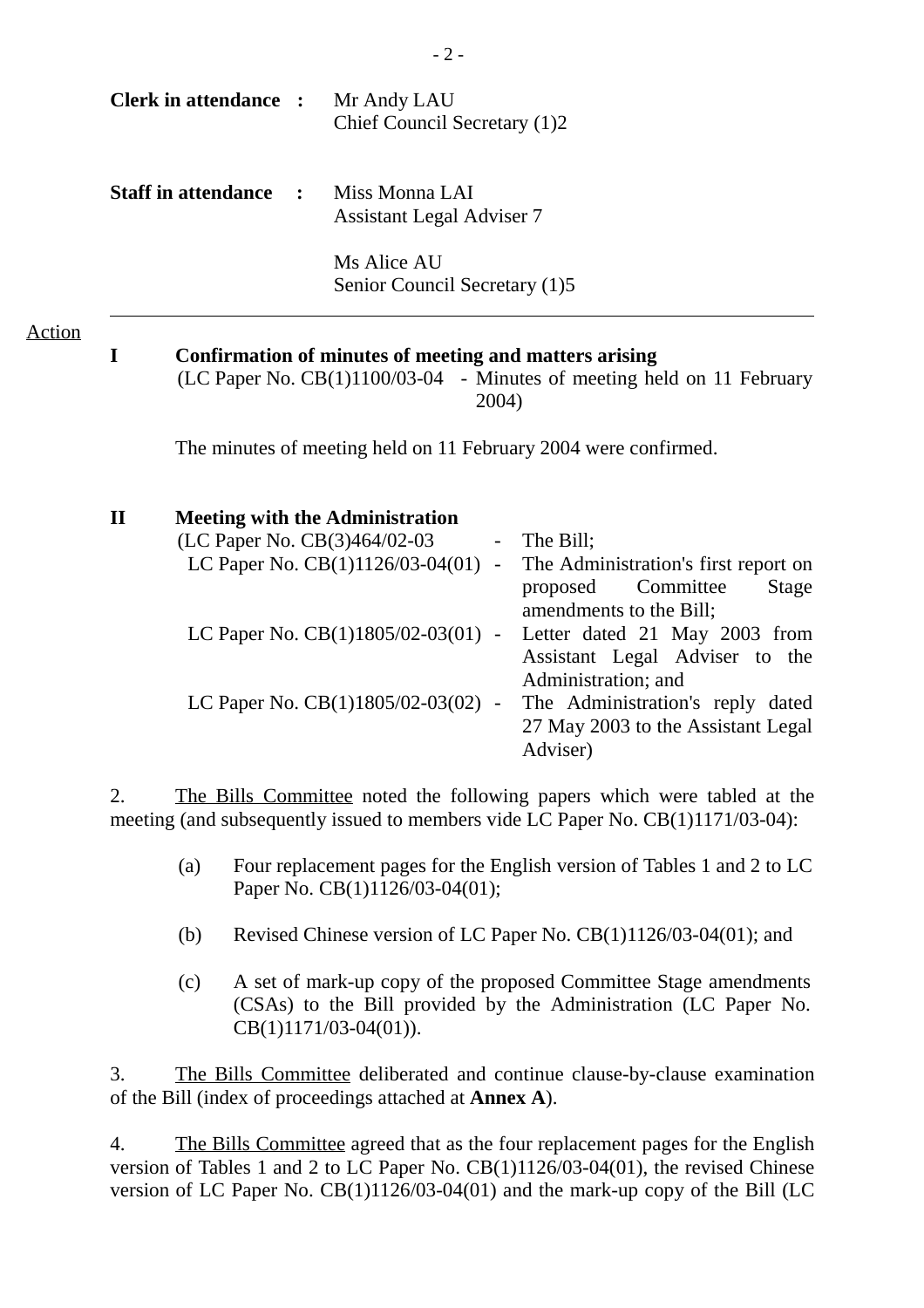Action

Paper No. CB(1)1171/03-04(01)) were only provided by the Administration shortly before the meeting, the Assistant Legal Adviser would need some time to clarify certain points with the Administration. As such, the CSAs would be considered by the Bills Committee at a later meeting.

5. The Bills Committee also noted that Part 4 of the Bill on levy was closely related to certain provisions in the Construction Industry Council (CIC) Bill. As the Bills Committee on CIC Bill was currently on the waiting list and likely to be activated, members agreed that clause-by-clause examination of Part 4 of the Bill would be deferred until the very end so that any latest development of the CIC Bill could be taken into consideration.

Admin 6. The Administration was requested to:

- (a) consider how best to incorporate members' suggestion that a specific number of members be appointed from professional bodies related to the construction industry to the Construction Workers Registration Authority under clause 7(3)(b)(vii);
- (b) further examine the need and drafting of the relevant provisions in relation to the Complaints Committee, i.e. clauses 14 and 15, by making reference to similar legislation;
- (c) improve the drafting of the Chinese version of clause  $35(2)(1)$  which read "確定某名與他有往來的人是否註冊建造業工人", taking into account the legislative intent of allowing any member of the public to inspect the Register;
- (d) consider, in relation to clause 36, whether the prescribed fee for application for first registration under the Bill should be waived to facilitate smooth implementation, and whether the validity of the registration of "early birds" would be extended accordingly as applicants for initial registration under the system would be required to pay the prescribed fees immediately; and
- (e) provide further CSAs for clause  $7(3)(b)(v)$  and other related provisions, as well as clause  $7(3)(b)(vi)$  as agreed by the Bills Committee

## **III Any other business**

7. Members agreed that the next meeting would be held on 22 March 2004, at 2:30 pm, to continue clause-by-clause examination of the Bill.

8. There being no other business, the meeting ended at 10:40 am.

Council Business Division 1 Legislative Council Secretariat 11 March 2004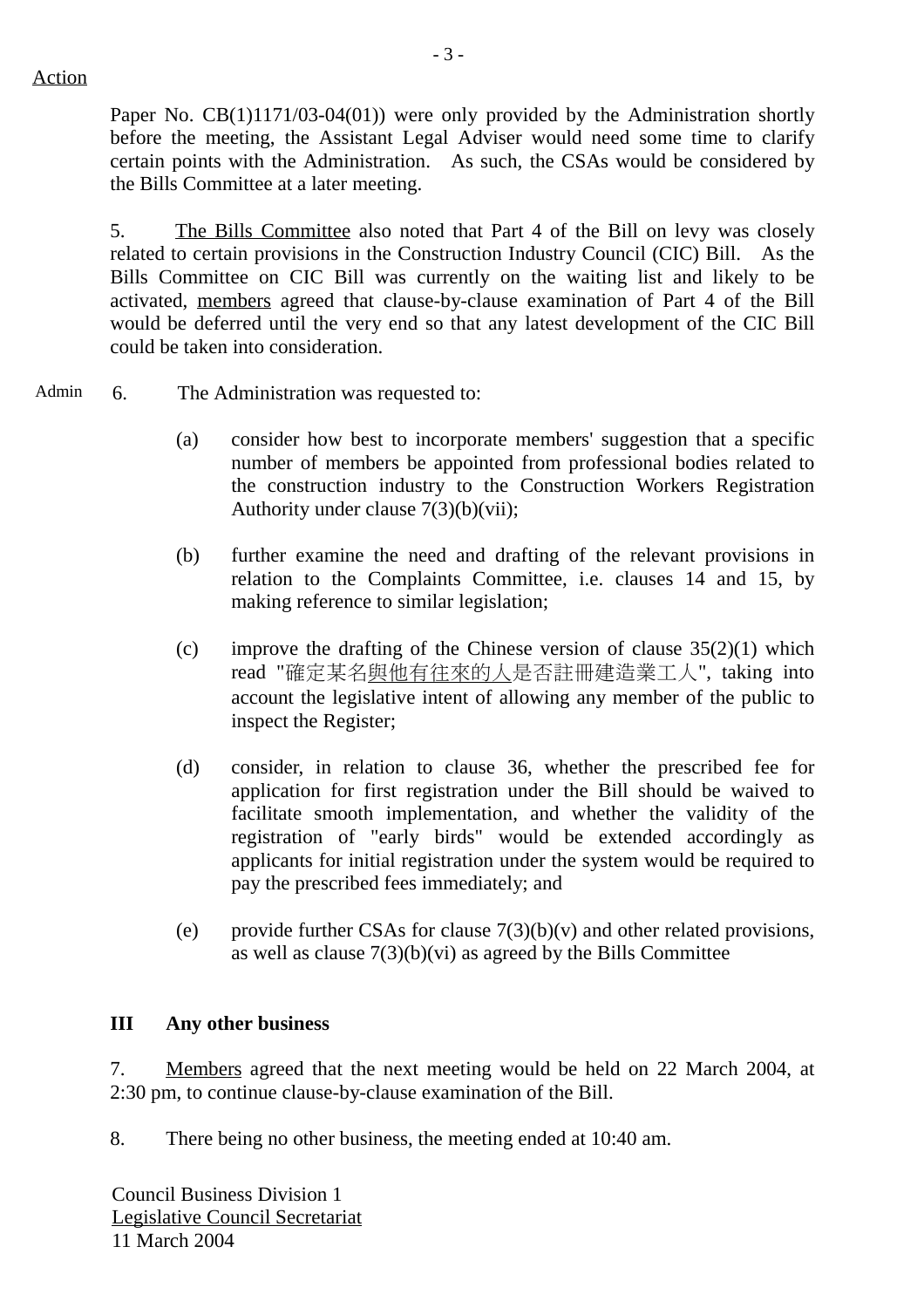## **Proceedings of the sixth meeting of the Bills Committee on Construction Workers Registration Bill Monday, 1 March 2004, at 8:30 am in Conference Room A of the Legislative Council Building**

| <b>Time</b>                                                            | <b>Speaker</b>                                                                                                    | Subject(s)                                                                                                                                                                                                                                                                                                                                                                                                                                                                                                                                                                                                                                                                                                | <b>Action</b>                                                                            |  |  |
|------------------------------------------------------------------------|-------------------------------------------------------------------------------------------------------------------|-----------------------------------------------------------------------------------------------------------------------------------------------------------------------------------------------------------------------------------------------------------------------------------------------------------------------------------------------------------------------------------------------------------------------------------------------------------------------------------------------------------------------------------------------------------------------------------------------------------------------------------------------------------------------------------------------------------|------------------------------------------------------------------------------------------|--|--|
| <b>Marker</b>                                                          |                                                                                                                   |                                                                                                                                                                                                                                                                                                                                                                                                                                                                                                                                                                                                                                                                                                           | required                                                                                 |  |  |
| Agenda Item I – Confirmation of minutes of meeting and matters arising |                                                                                                                   |                                                                                                                                                                                                                                                                                                                                                                                                                                                                                                                                                                                                                                                                                                           |                                                                                          |  |  |
| $000000 - 000152$                                                      | Chairman                                                                                                          | Confirmation of minutes<br>of<br>the<br>meeting held on 11 February 2004<br>[LC Paper No. CB(1)1100/03-04]                                                                                                                                                                                                                                                                                                                                                                                                                                                                                                                                                                                                |                                                                                          |  |  |
|                                                                        | Agenda Item II - Meeting with the Administration                                                                  |                                                                                                                                                                                                                                                                                                                                                                                                                                                                                                                                                                                                                                                                                                           |                                                                                          |  |  |
| 000153-003340                                                          | Chairman                                                                                                          | The Bills Committee will consider the                                                                                                                                                                                                                                                                                                                                                                                                                                                                                                                                                                                                                                                                     |                                                                                          |  |  |
|                                                                        | Administration<br>Ms LI Fung-ying<br>Mr Abraham SHEK<br>Mr LAU Ping-cheung<br>Ir Dr Raymond HO<br>Mr LEUNG Fu-wah | Committee Stage amendments (CSAs)<br>provided by the Administration at a<br>later meeting.<br>[LC Paper Nos. CB(1)1126/03-04(01)<br>and CB(1)1171/03-04(01)]                                                                                                                                                                                                                                                                                                                                                                                                                                                                                                                                              |                                                                                          |  |  |
|                                                                        |                                                                                                                   | Clause 7 - Authority<br>- Membership size and composition<br>the Construction<br>Workers<br>of<br>Registration<br>Authority<br>(the<br>Authority)<br>Clause $7(3)(b)(v)$                                                                                                                                                                                                                                                                                                                                                                                                                                                                                                                                  |                                                                                          |  |  |
|                                                                        |                                                                                                                   | - Suggestion from Ms LI Fung-ying,<br>Mr LEUNG Fu-wah<br>and the<br>Chairman to replace the term "trade<br>association representing workers" by<br>"trade union"<br>Clause $7(3)(b)(vi)$                                                                                                                                                                                                                                                                                                                                                                                                                                                                                                                  | The Administration to<br>provide CSAs for this<br>clause and other related<br>provisions |  |  |
|                                                                        |                                                                                                                   | - Suggestion from Mr Abraham<br>SHEK to make specific reference to<br>Estate<br>Developers<br>Real<br>the<br>Association of Hong Kong for the<br>purpose of clause $7(3)(b)(vi)$<br>Clause $7(3)(b)(vii)$                                                                                                                                                                                                                                                                                                                                                                                                                                                                                                 | The Administration to<br>provide CSAs                                                    |  |  |
|                                                                        |                                                                                                                   | Suggestion from Mr LAU Ping- The Administration to<br>cheung and Ir Dr Raymond HO that<br>express provision<br>shall be<br>an<br>provided in the Bill to include a<br>specified number of members from<br>professional bodies related to the<br>construction<br>industry<br>in<br>the<br>Authority, as is the case in the<br>Construction<br>Industry<br>Training<br>Authority under the<br>Industrial<br>Training (Construction<br>Industry)<br>Ordinance (Cap. 317) where four<br>members<br>appointed<br>from<br>are<br>specific professional bodies related<br>to the construction industry.<br>The Administration's explanation<br>$\overline{\phantom{a}}$<br>that unlike Cap. 317 which relates to | consider                                                                                 |  |  |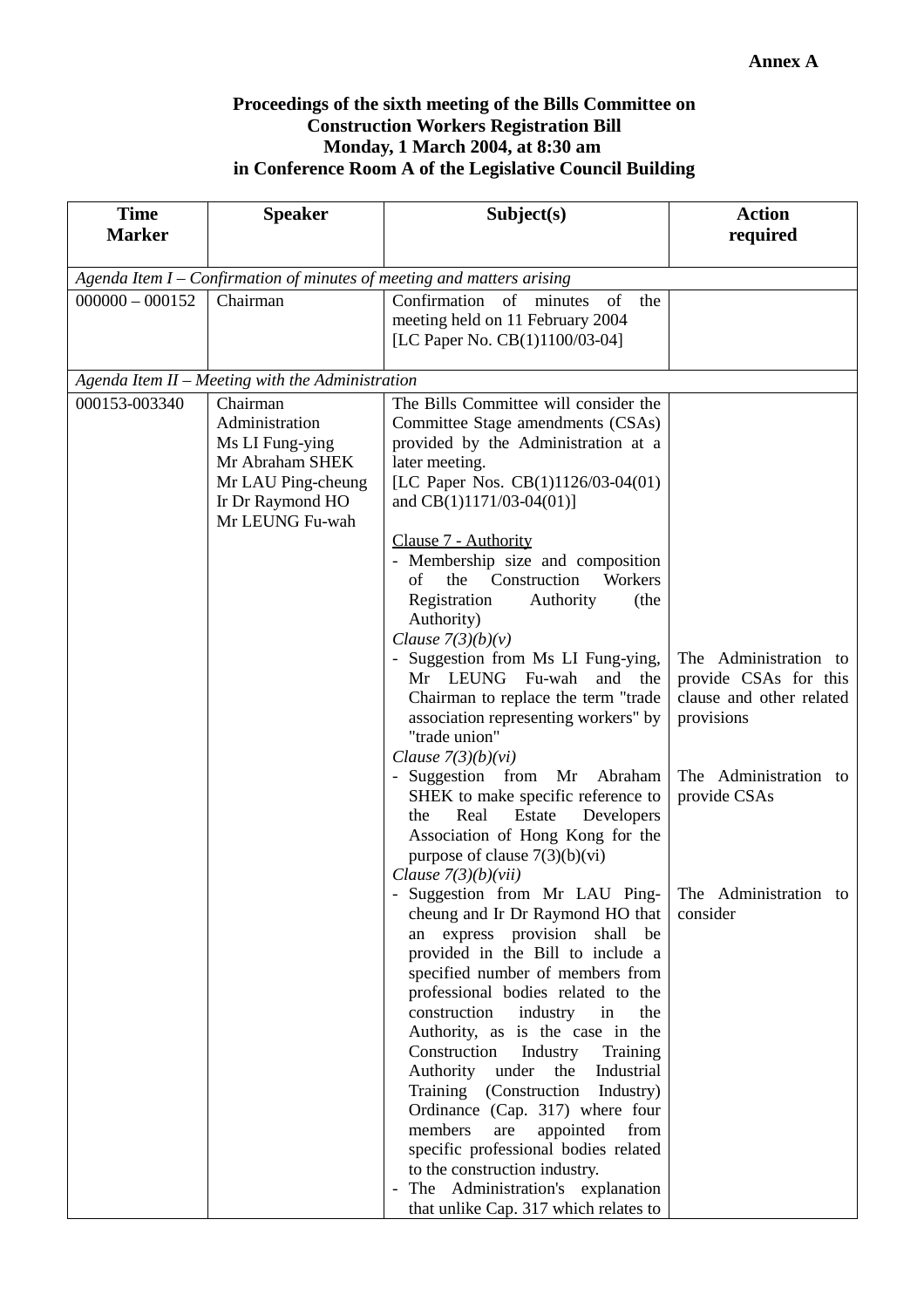| <b>Time</b><br><b>Marker</b> | <b>Speaker</b>                                                      | Subject(s)                                                                                                                                                                                                                                                                                                                                                                                                                                                               | <b>Action</b><br>required |
|------------------------------|---------------------------------------------------------------------|--------------------------------------------------------------------------------------------------------------------------------------------------------------------------------------------------------------------------------------------------------------------------------------------------------------------------------------------------------------------------------------------------------------------------------------------------------------------------|---------------------------|
|                              |                                                                     | the general issues of industrial<br>training, the Bill's specific objective<br>is to establish a construction<br>workers registration system and<br>hence, the Authority should be<br>constituted accordingly to maintain<br>a right balance among the major<br>stakeholders. Nonetheless, it is the<br>Administration's intention to appoint<br>one or more representatives from the<br>professional bodies to the Authority.                                           |                           |
| 003341-003543                | Administration                                                      | Clause 8 - Functions and powers of<br><b>Authority</b><br>Clause 9 - Delegations<br>Clause 10 - Funds and property of<br><b>Authority</b>                                                                                                                                                                                                                                                                                                                                |                           |
|                              |                                                                     | Clause 11 - Statements of accounts of<br>Authority and auditor's report on them                                                                                                                                                                                                                                                                                                                                                                                          |                           |
| 003644-004057                | Administration<br>Chairman<br>Mr LEUNG Fu-wah<br>Mr LAU Ping-cheung | <b>Clause 12 - Qualifications Committee</b><br>- Having considered members' view,<br>composition<br>of<br>the<br>the<br>Qualifications Committee will be<br>revised to include a person from a<br>professional body connected with<br>the construction industry in Hong<br>Kong.                                                                                                                                                                                         |                           |
| 004058-004322                | Administration<br>Chairman                                          | Clause 13 - Functions and powers of<br><b>Qualifications Committee</b><br>- The Administration's undertaking<br>that to ensure fairness for all<br>existing construction workers, the<br>prevailing<br>qualifications<br>requirements for various designated<br>trades and occupations would be<br>maintained as far as practicable, i.e.<br>they would not be tightened<br>arbitrarily except to cater for new<br>demand or development in the<br>construction industry |                           |
| 004323-005809                | Administration<br>Chairman<br>Mr LEUNG Fu-wah<br>Ms LI Fung-ying    | Clause 14 - Complaints Committee<br>Clause 15 - Functions and powers of<br><b>Complaints Committee</b><br>- Members' concern that the proposal<br>to set up a committee to deal with<br>complaints about the level of<br>competence of registered workers is                                                                                                                                                                                                             |                           |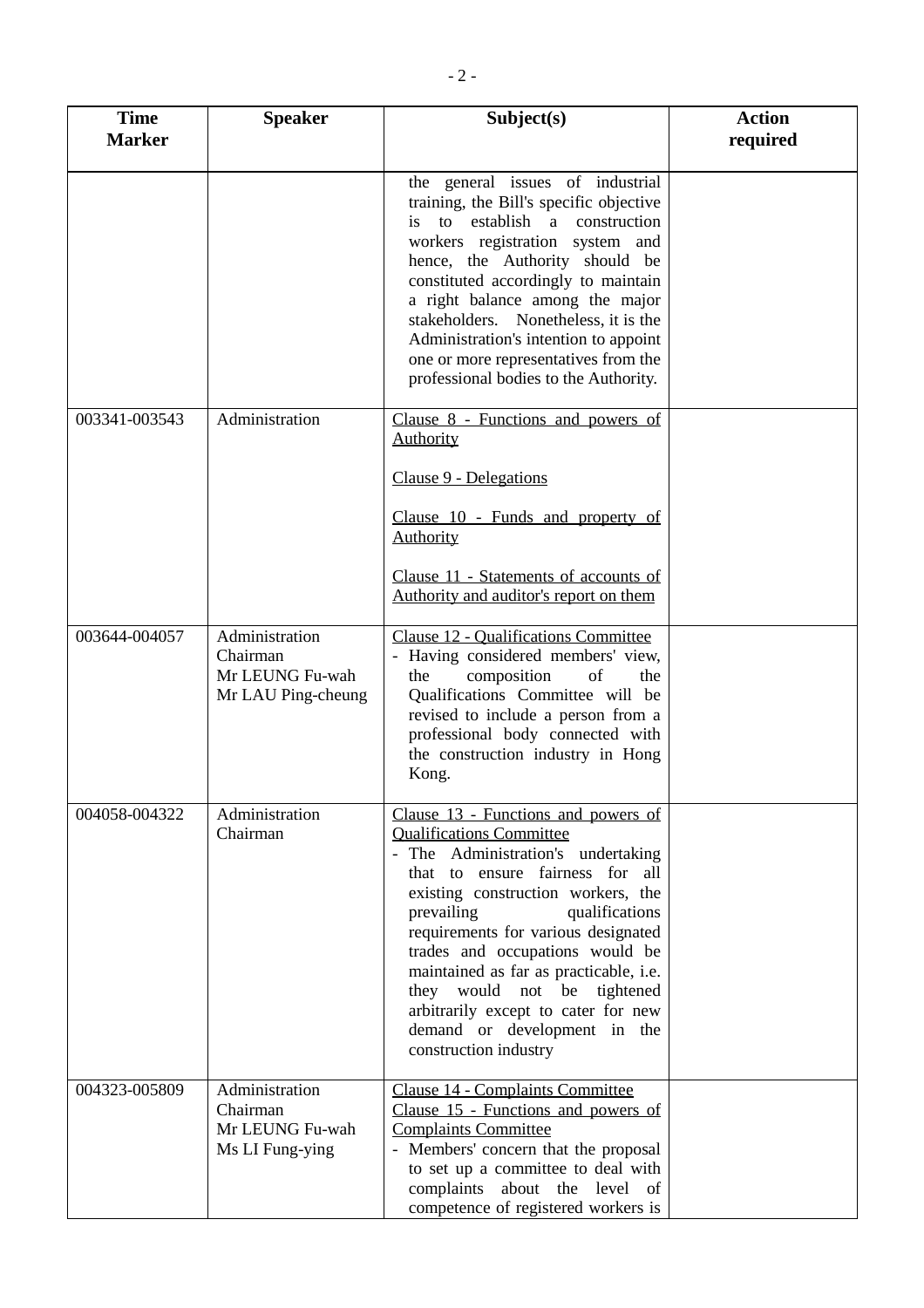| <b>Time</b><br><b>Marker</b> | <b>Speaker</b>                                                             | Subject(s)                                                                                                                                                                                                                                                                                                                                                                                                                                                                                                                                                                                                                                                                                                                                                                                                                                                                                                                                                                                                                                                                                                                                      | <b>Action</b><br>required         |  |
|------------------------------|----------------------------------------------------------------------------|-------------------------------------------------------------------------------------------------------------------------------------------------------------------------------------------------------------------------------------------------------------------------------------------------------------------------------------------------------------------------------------------------------------------------------------------------------------------------------------------------------------------------------------------------------------------------------------------------------------------------------------------------------------------------------------------------------------------------------------------------------------------------------------------------------------------------------------------------------------------------------------------------------------------------------------------------------------------------------------------------------------------------------------------------------------------------------------------------------------------------------------------------|-----------------------------------|--|
|                              |                                                                            | inconsistent with the purpose of the<br>registration system as the workers<br>are registered through objective<br>assessment and certification of their<br>skill levels.<br>This can also lead to<br>vexatious<br>complaints<br>by<br>an<br>employer who may use this as an<br>excuse to withhold payment of<br>wages to the workers.<br>Many<br>labour disputes may arise easily.<br>They further ask whether similar<br>complaint mechanisms are adopted<br>in existing legislation for other<br>registration<br>for<br>systems,<br>say<br>electrical workers.<br>- Ms LI Fung-ying's concern about<br>the rights and obligations of the<br>construction workers under<br>the<br>complaint mechanism and its impact<br>on the livelihood of workers<br>- The Administration's explanation on<br>the justifications of the complaint<br>mechanism, the safeguards against<br>vexatious complaints and the way in<br>which complaints are to be dealt<br>with by the Committee under clause<br>50<br>- The Administration's undertaking to<br>examine<br>the<br>further<br>relevant<br>provisions by making reference to<br>similar legislation | The Administration to<br>consider |  |
| 005810-010814                | Administration<br>Mr LAU Ping-cheung<br>Mr LEUNG Fu-wah<br>Ms LI Fung-ying | Clause 16 - Review Committee<br>Clause 17 - Functions and powers of<br><b>Review Committee</b><br>- The Administration's explanation<br>that if any change to the Complaints<br>Committee<br>is<br>necessary,<br>consequential amendments would be<br>made to clauses 16 and 17<br>- Mr LEUNG Fu-wah's preference for<br>the original drafting of clause 16<br>which makes specific reference to<br>the two most representative trade<br>unions of construction workers<br>The Administration's explanation<br>$\overline{\phantom{a}}$<br>that in order to achieve consistency<br>in drafting, specific reference to a<br>particular trade association or union<br>will be avoided.                                                                                                                                                                                                                                                                                                                                                                                                                                                            |                                   |  |
| 010815-012854                | Administration<br>Chairman                                                 | Part 4 - Levy<br>- The Administration's explanation on                                                                                                                                                                                                                                                                                                                                                                                                                                                                                                                                                                                                                                                                                                                                                                                                                                                                                                                                                                                                                                                                                          |                                   |  |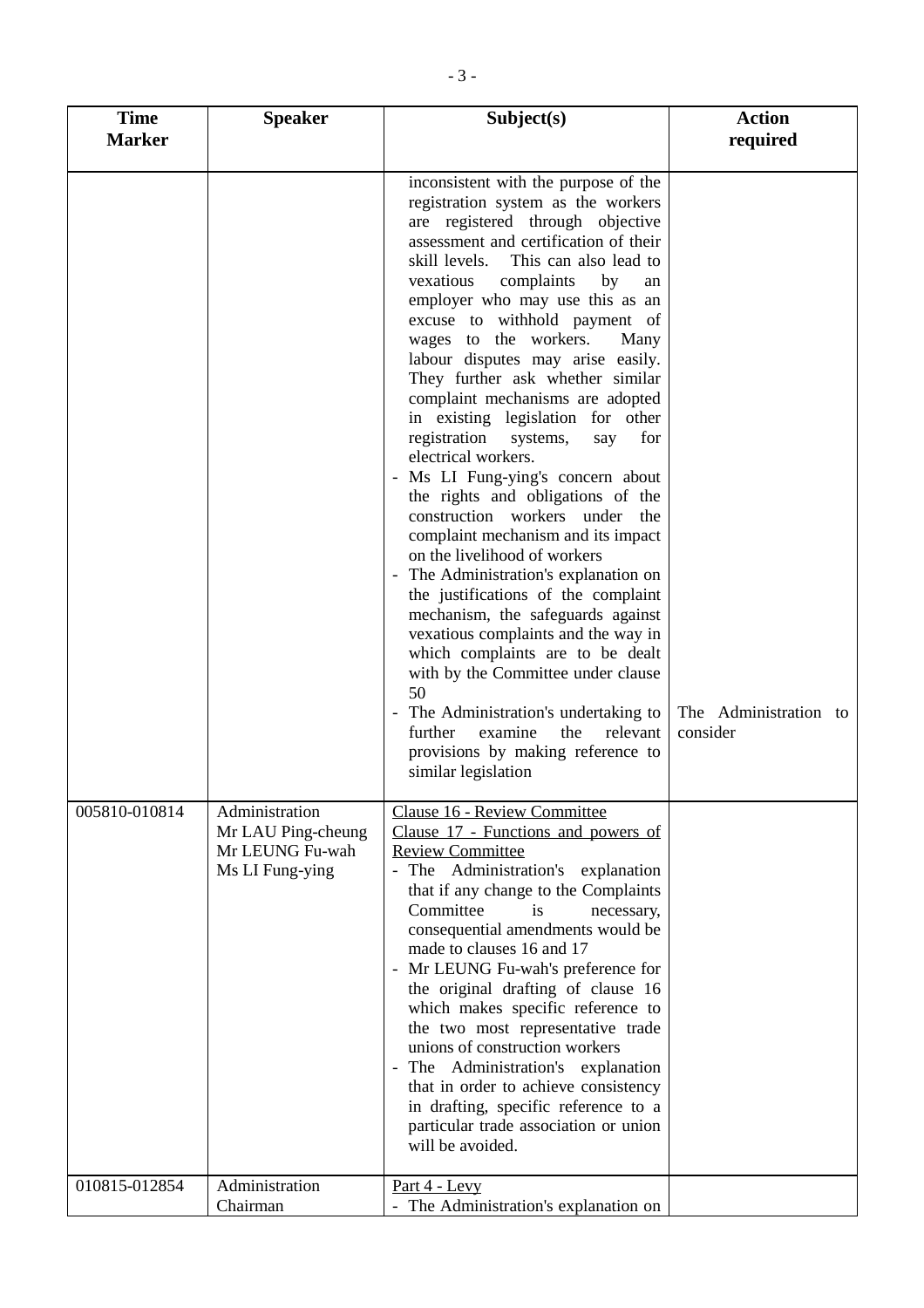| <b>Time</b><br><b>Marker</b> | Subject(s)<br><b>Speaker</b>                                             |                                                                                                                                                                                                                                                                                                                                                                                                                                                                                                                                                                            | <b>Action</b><br>required         |
|------------------------------|--------------------------------------------------------------------------|----------------------------------------------------------------------------------------------------------------------------------------------------------------------------------------------------------------------------------------------------------------------------------------------------------------------------------------------------------------------------------------------------------------------------------------------------------------------------------------------------------------------------------------------------------------------------|-----------------------------------|
|                              | Mr LEUNG Fu-wah<br>ALA7                                                  | the need to amend certain provisions<br>under Part 4 of the Bill on levy as a<br>result of the recent enactment of the<br>Construction<br>Industry<br>Levy<br>(Miscellaneous Amendments) Bill<br>2003 which seeks to amend Cap.<br>Pneumoconiosis<br>317<br>and<br>the<br>(Compensation) Ordinance (Cap.<br>360)<br>- Members' decision to defer clause-<br>by-clause examination on Part 4 of<br>the Bill until the very end so that<br>any latest development on the<br>Construction<br>related<br>Industry<br>Council Bill could be taken into<br>consideration         |                                   |
| 012855-013445                | Chairman<br>Administration<br>Mr LEUNG Fu-wah                            | Clause 33 - Appointment of Registrar<br>Clause 34 - Functions and powers of<br>Registrar                                                                                                                                                                                                                                                                                                                                                                                                                                                                                   |                                   |
| 013446-013944                | Administration<br>Ms LI Fung-ying<br>Chairman                            | Clause 35 - Register of Construction<br>Workers<br>- The Administration to improve the<br>drafting of the Chinese version of<br>clause $35(2)(1)$ which reads "確定<br>某名與他有往來的人是否註冊建<br>造業工人", taking into account the<br>legislative intent of allowing any<br>member of the public to inspect the<br>Register<br>The Administration's explanation<br>that no privacy issues would be<br>raised even if the Register is to be<br>uploaded onto the Internet in future<br>as only the name and registration<br>number of the registered workers,<br>etc. would be displayed | The Administration to<br>consider |
| 013945-020144                | Administration<br>Chairman<br>ALA7<br>Mr LEUNG Fu-wah<br>Ms LI Fung-ying | 36<br>Application<br><b>Clause</b><br>for<br>registration<br>- The Administration's explanation<br>that the registration fee for three<br>years is \$100, while the fee of an<br>assessment interview for registered<br>workers<br>(transitional)<br>is<br>\$150<br>regardless of the number of trades or<br>occupations applied for registration.<br>For<br>workers<br>who<br>possessed<br>recognized<br>registration/certificate/license under<br>ordinances,<br>relevant<br>other<br>the<br>registration fee would be reduced by                                        |                                   |